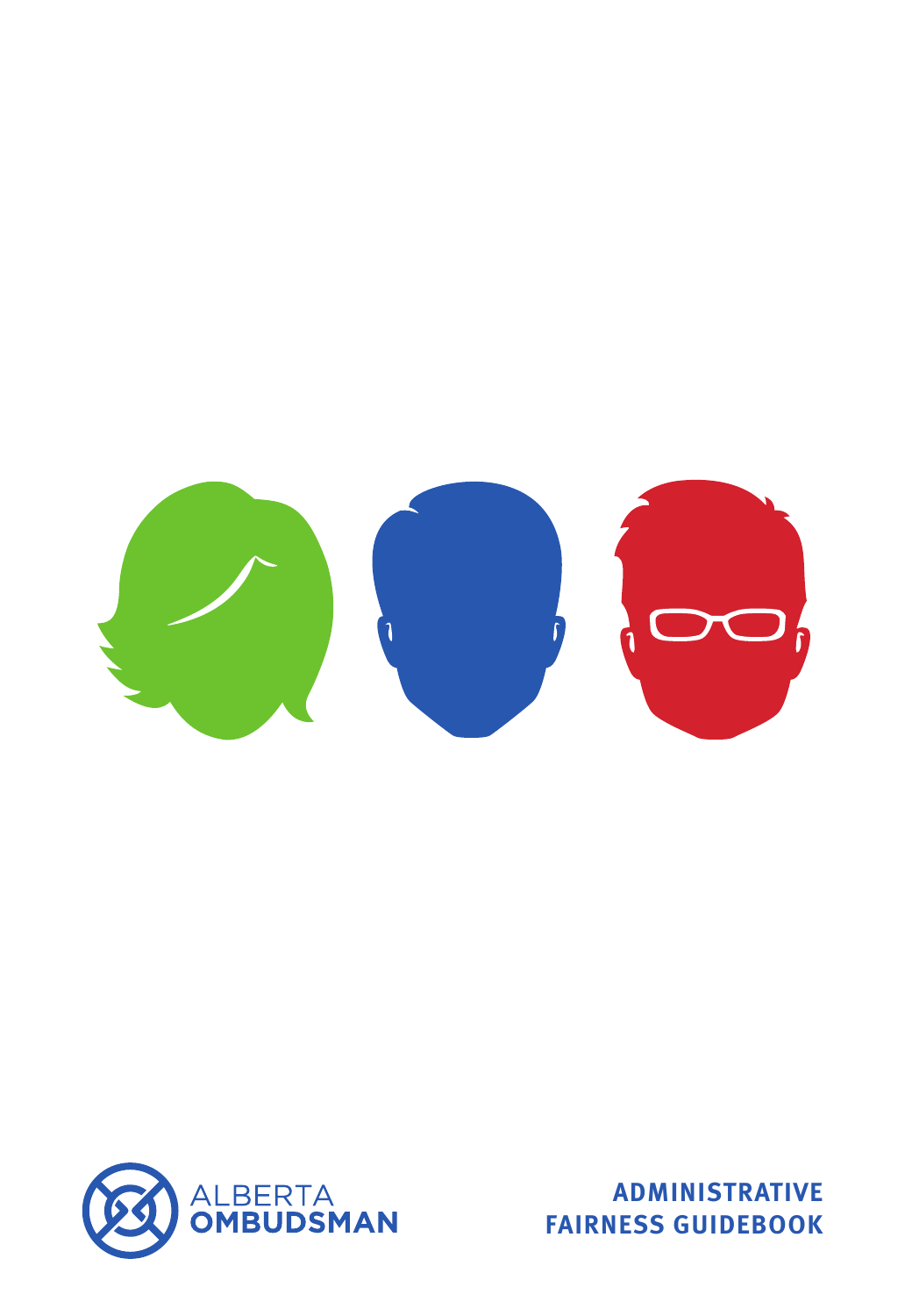### **Introduction**

This guidebook has been created to help you learn how the Alberta Ombudsman investigates complaints of unfair treatment by Alberta government departments, agencies, boards, commissions, designated professional organizations and the patient concerns resolution process of Alberta Health Services.

As a public servant or member of a professional body, you may be required to make an administrative decision. If this decision affects the rights, privileges or interests of an individual, it triggers what's called a "duty of fairness."

Natural justice and administrative fairness are at the core of Ombudsman investigations. Natural justice is to administrative fairness what due process is to criminal law. For example, if an accused is not informed of his or her rights, there is an error in process. Similarly, if an individual is denied a service but is not informed of their right to appeal, the process is flawed.

The application of administrative fairness in decisionmaking affects people in a variety of ways. They range from administrative tribunal decisions (including workers' compensation benefits, income support benefits, or disciplinary sanctions for inmates in provincial correctional centers), to situations where there is a less formal (or no formal) process.

The Alberta Ombudsman uses the following guidelines to assess whether a situation has been dealt with in an administratively fair manner.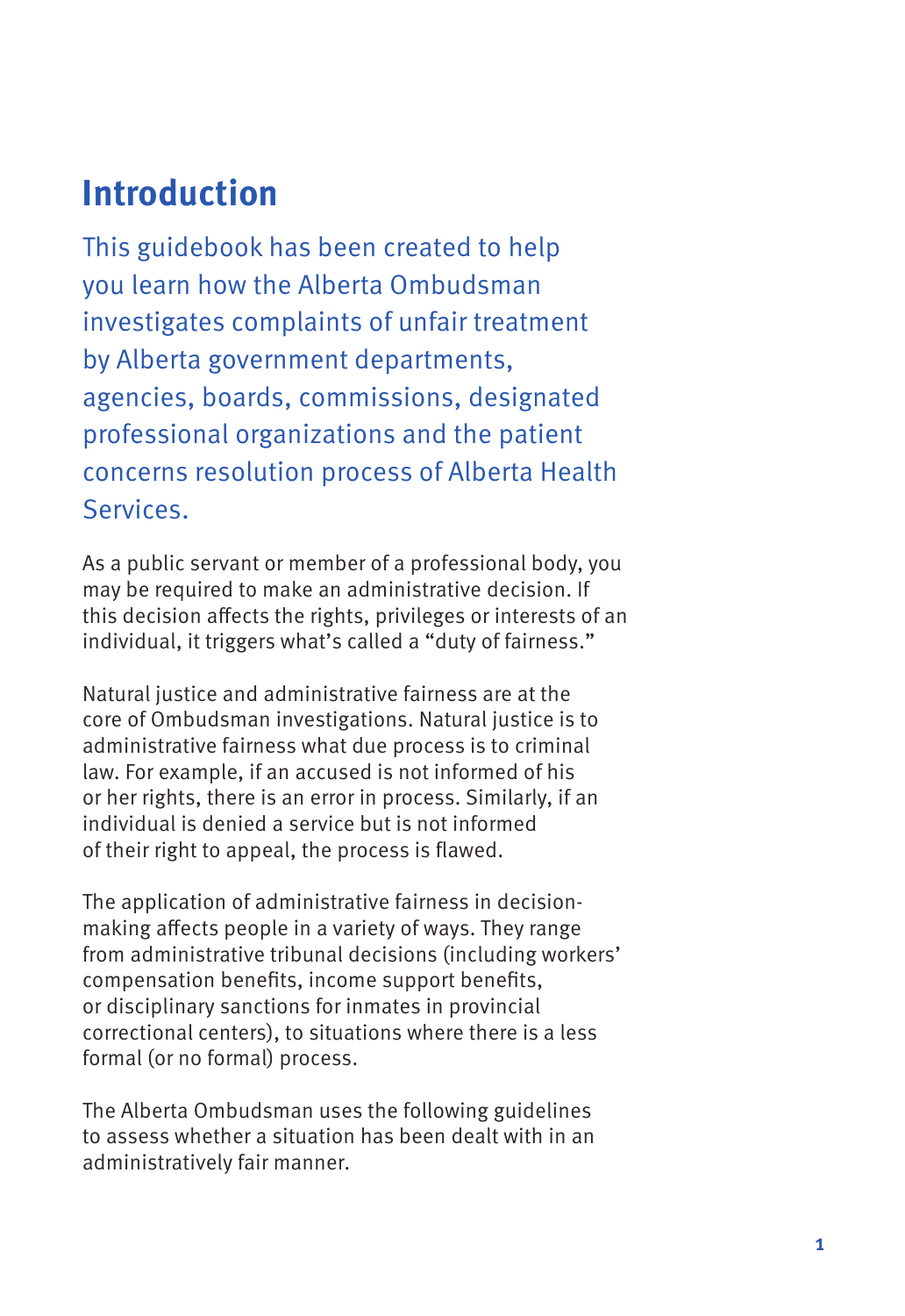# **Chain of Legislative Authority**

What legislation created the authority or power to make a decision? And who can make that decision?

The powers of government departments, agencies, boards, commissions, designated professional organizations and the patient concerns resolution process of Alberta Health Services are derived from statute. Legislation may grant the organization the ability to make decisions, or it may grant the decision-maker the authority to exercise discretion based on parameters set out in legislation or in policy.

Another element of chain of legislative authority is the understanding of the decision-maker. The decision-maker must be able to understand he or she has authority to make a decision, and that the decision is consistent with legislation, regulation or policy.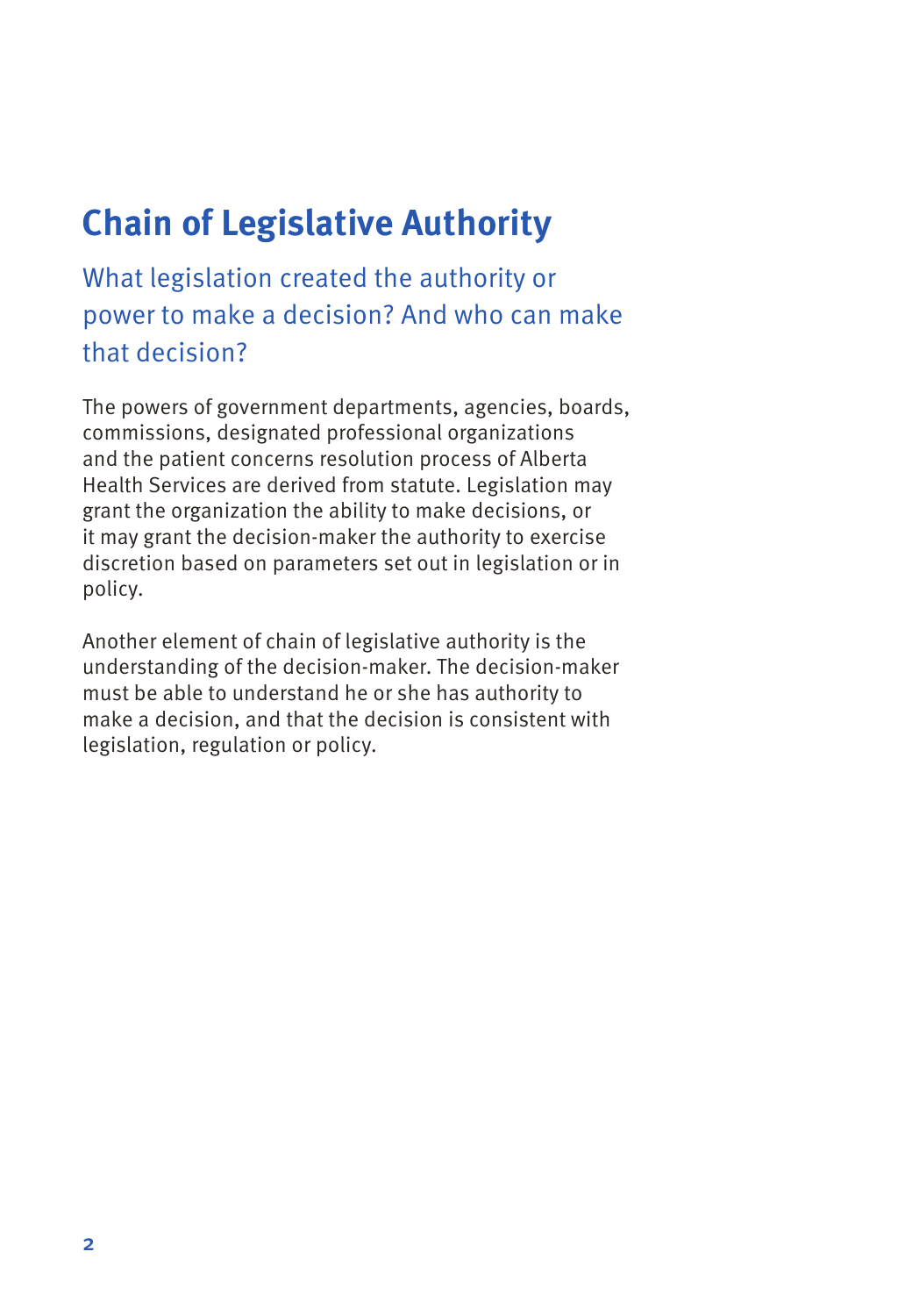### **Duty of Fairness**

Duty of fairness means there must be procedural fairness in decisionmaking. Greater procedural protection is required if there is:

- *- no right of appeal established within a statute;*
- *- no further appeal mechanism within a department, agency, board or professional body; and*
- *- a substantial effect on an individual's rights (such as loss of financial benefits).*

Decisions made by administrative bodies often have a more immediate and profound impact on people's lives than a court decision. Flowing from these decisions is a duty to act fairly and to make procedurally fair decisions.

The duty of fairness is flexible, depending on the statute involved and the nature of the decision. The degree of fairness depends on the effect of the decision on the rights of the individual, and whether legislation established an avenue of appeal.

### **Participation Rights**

Was the individual given a full and fair opportunity to present his or her case to the decision-maker? Was there full disclosure of the case against the person, to the person?

A decision-maker should ensure a person has sufficient time to respond when requesting information. A tribunal should also invite all parties to provide written submissions or present orally at a hearing. These actions provide a meaningful opportunity to be heard.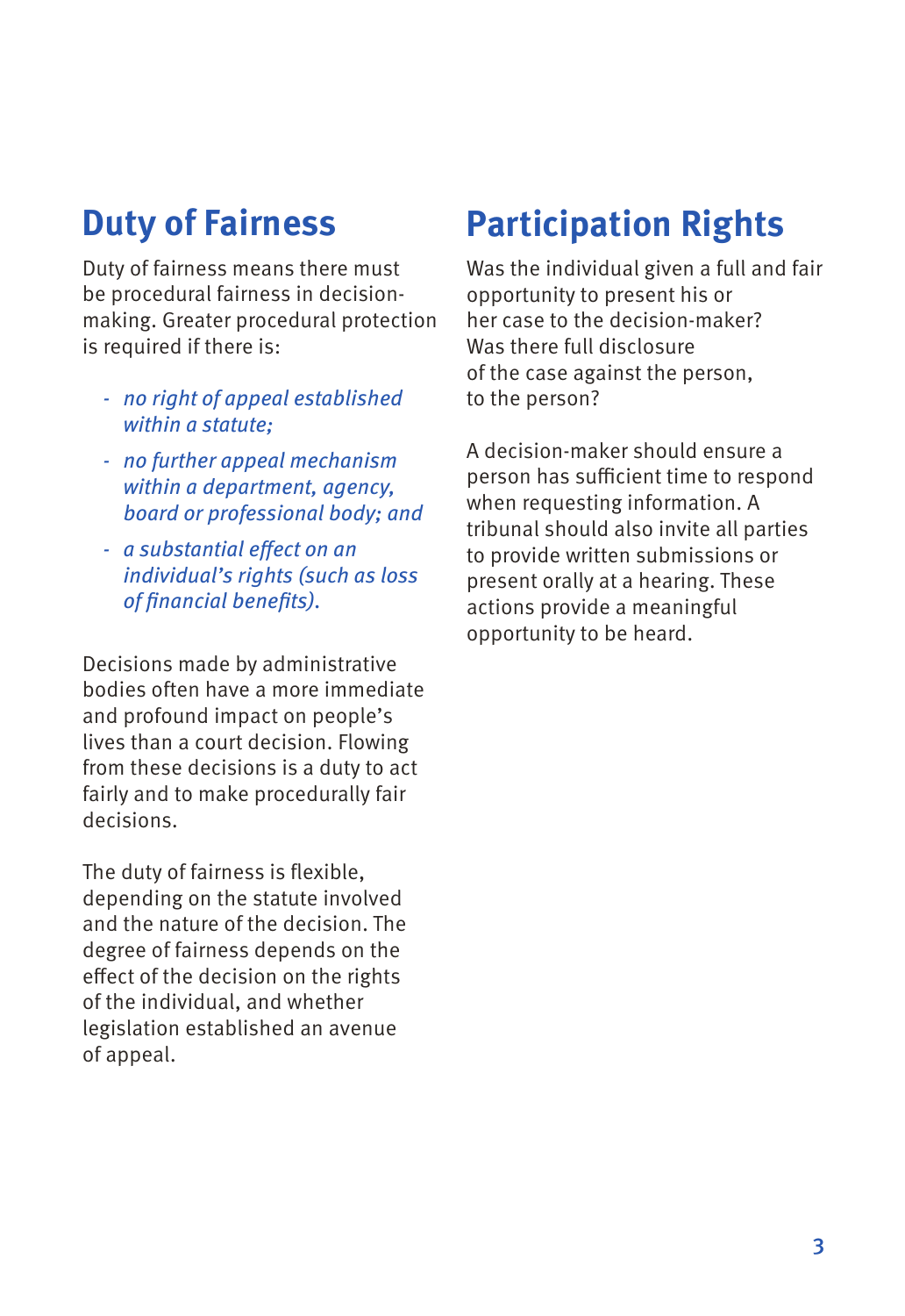### **Adequate Reasons**

Canadian courts impose a common law obligation on administrative decision-makers to provide adequate reasons.

There must be a rational connection between the evidence presented and the conclusions reached by the decisionmaker. The decision-maker should be able to answer the question, "Why did you make that decision?"

It is not enough to outline the evidence and arguments made by the parties. There must be a rational connection drawn between evidence and conclusions, including a clear explanation of how relevant legislation, regulation or policy was applied. Decision-makers should also be able to explain what evidence was rejected, and why it was rejected. A wellwritten decision must address the major arguments raised by all parties. While decision-makers are not required to address every point or piece of evidence, they must address the major evidence they relied on (or rejected) to make the decision.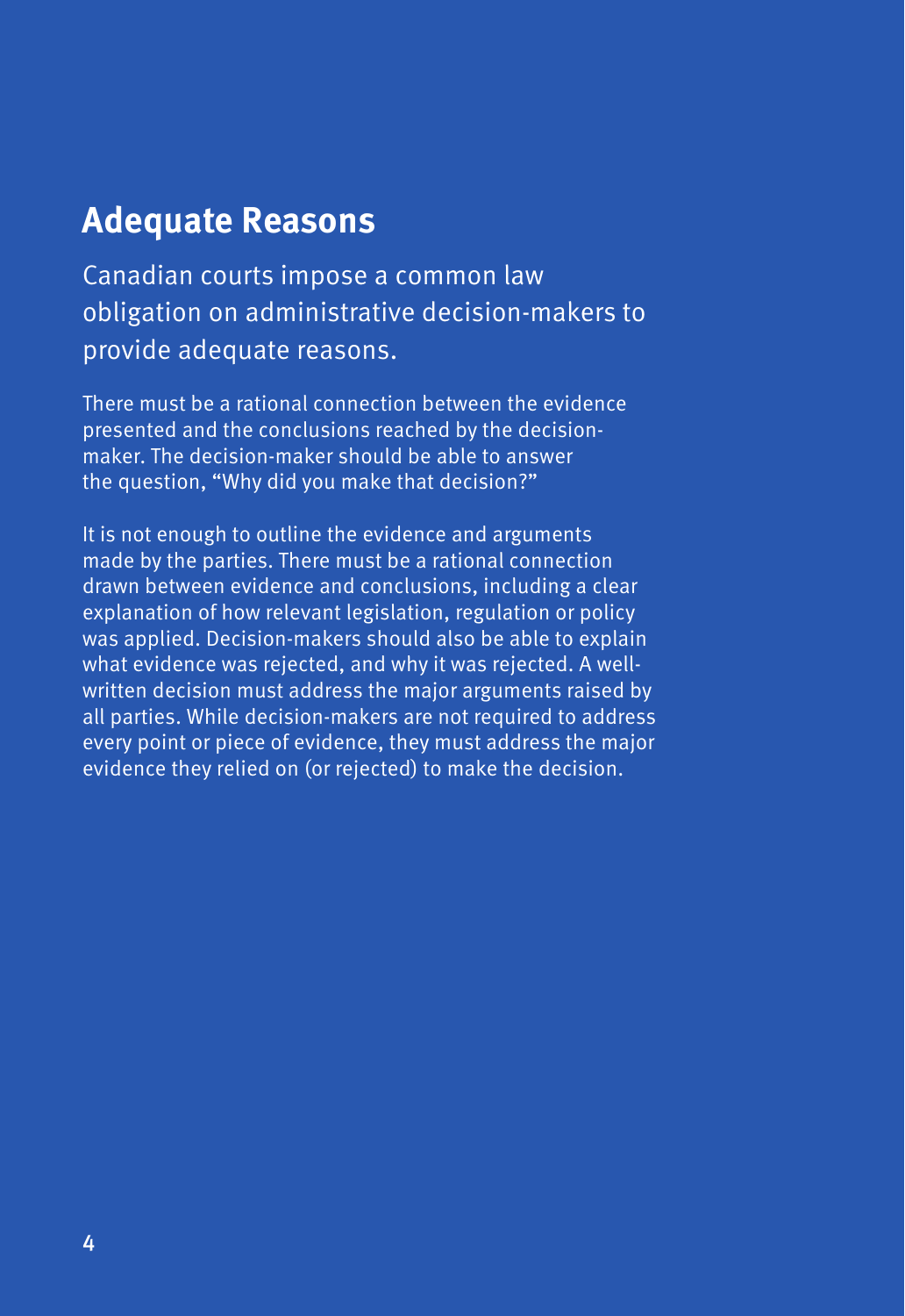# **Apprehension of Bias**

Decision-makers must demonstrate impartiality and independence when making decisions. "Impartial" applies to the state of mind or attitude of the decision-maker so there is no bias, either real or perceived. Impartial decisions are based on objective criteria. To be "independent," the decision-maker must be free from interference by the executive and legislative branches of government and from other external forces such as business interests, corporate interests or other pressure groups.

Decision-makers should declare real or perceived conflicts of interest. The appearance of impartiality is necessary to maintain confidence in the decision-making process. In cases where it appears decision-makers are not objective, even when they feel they could make an unbiased and fair decision, they must disclose the potential conflict or excuse themselves from the case.

Decision-makers should guard against forming opinions about the person or the case before reviewing the documentation and hearing from all parties. An appearance of bias might result from the behaviour of a decision-maker at a hearing, such as repeatedly silencing a party, or behaving in an aggressive or sarcastic manner. If the decision-maker was involved in the case prior to the hearing, it may appear they have prejudged the matter.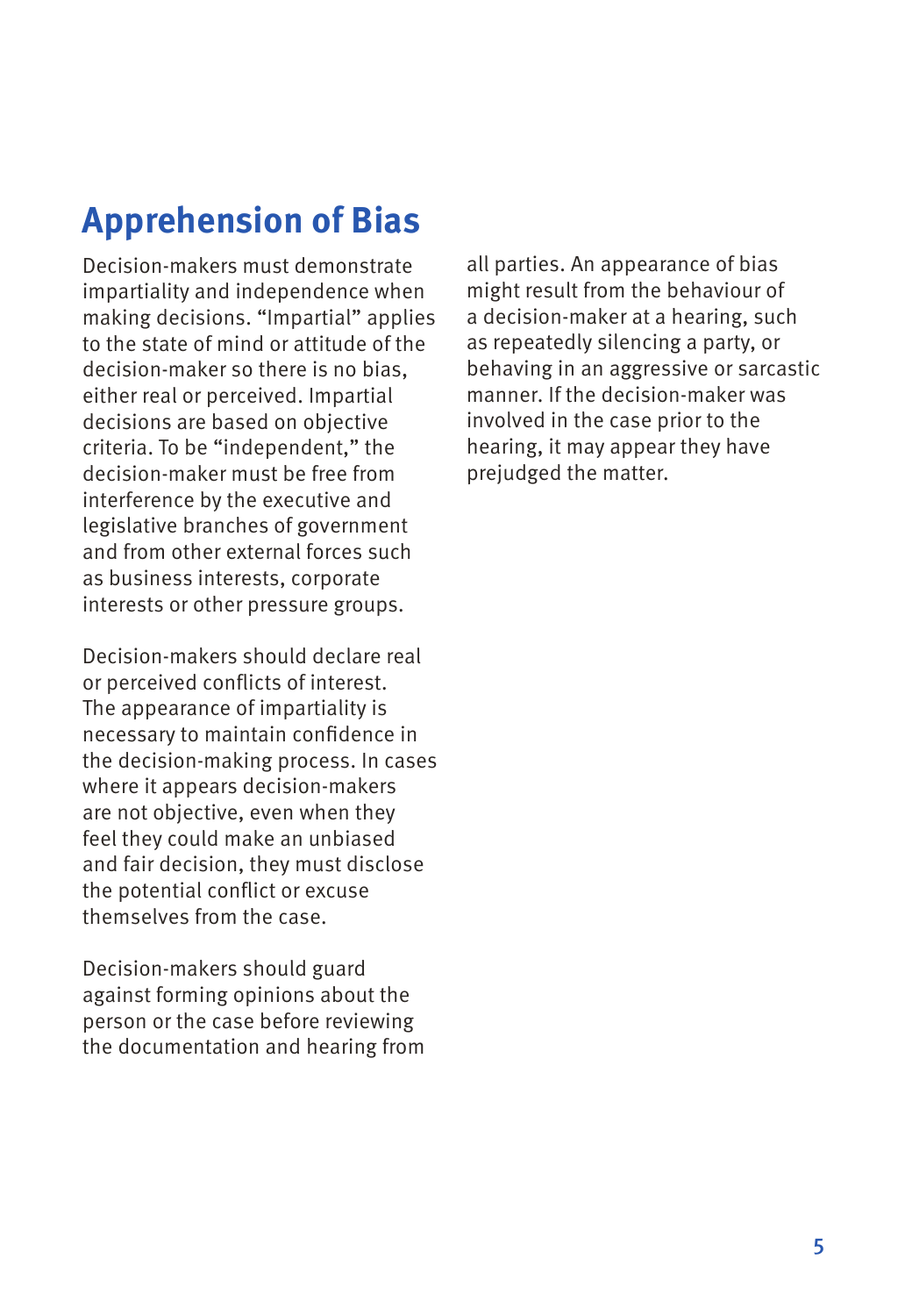# **Legitimate Expectation**

The principle that regular practices or promises of an administrative decisionmaker should be considered forms the basis of legitimate expectation. For example, a person has a legitimate expectation that a submitted application form will be processed.

When a person challenges a decision, it is administratively fair for the decision-maker to honour promises made about following procedure, unless the decision-maker is unable to do so. In that case, the decisionmaker must ensure the decision is made as procedurally-fair as possible. Failing to meet legitimate expectations may be as simple as an official failing to follow through after agreeing to take action or write a decision letter; it becomes more complex if the authority fails to follow what may be considered a regular process without explanation, therefore treating an individual in an unfair manner.

# **Exercising Discretionary Power**

Discretionary decision-making can be established in policies, legislation and guidelines. Discretionary decisions cannot be made in bad faith, for an improper purpose, or based on irrelevant considerations. Although decision- makers enjoy considerable deference which allows them to make their own decisions and determine the scope of their jurisdiction, discretion must still be exercised within a reasonable interpretation of legislation.

When exercising discretionary decision-making powers, the decision-maker must do only what he or she is authorized to carry out.

# **Was the decision reasonable?**

This final fairness guideline is one that flows through all our investigations. A reasonable decision does not equate to whether the decision is wrong, or whether a different conclusion could have been reached. Rather, a reasonable decision shows how the decisionmaker considered and assessed the arguments and evidence. If this does not appear in the decision, the complainant is left wondering how their circumstance was considered.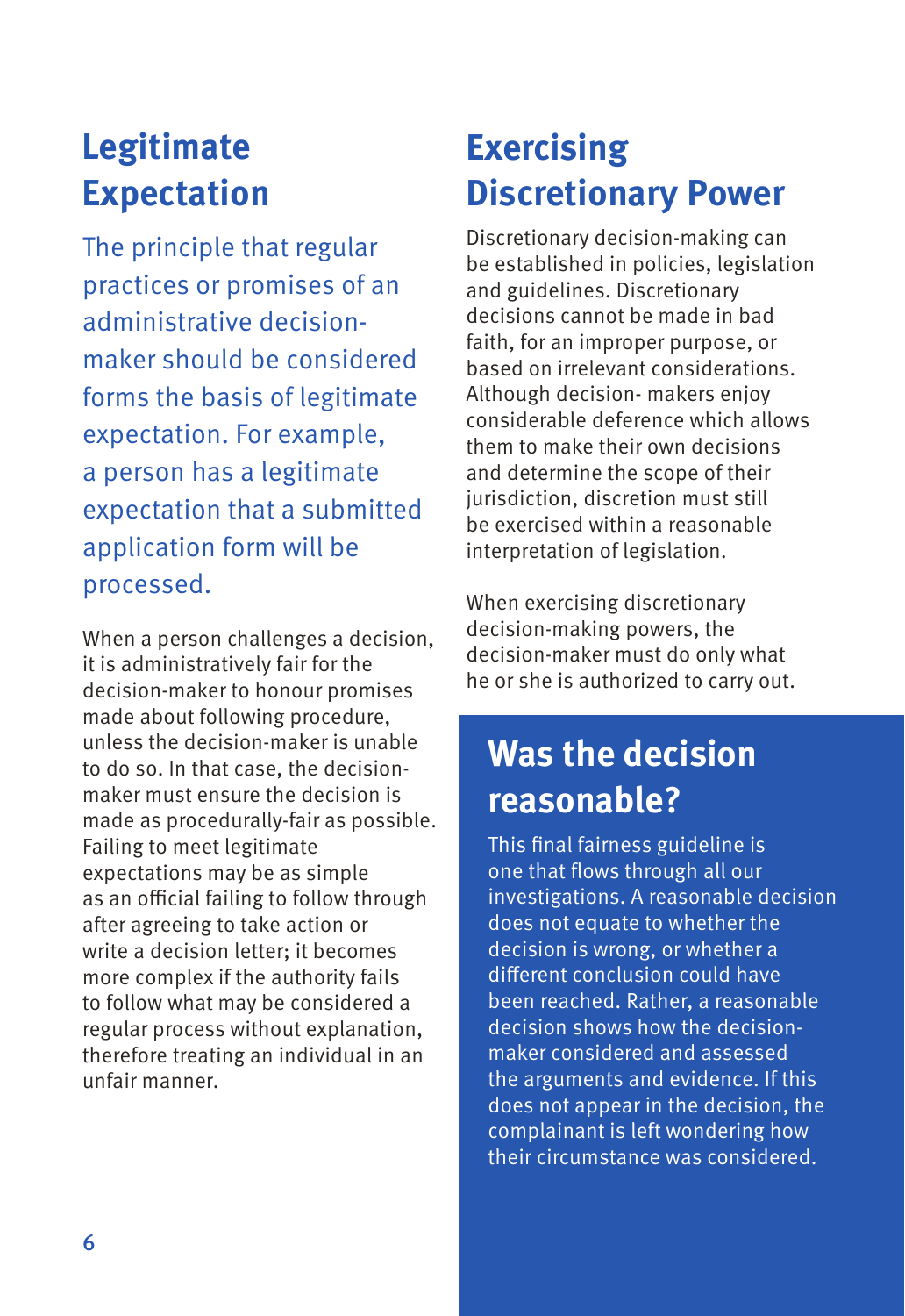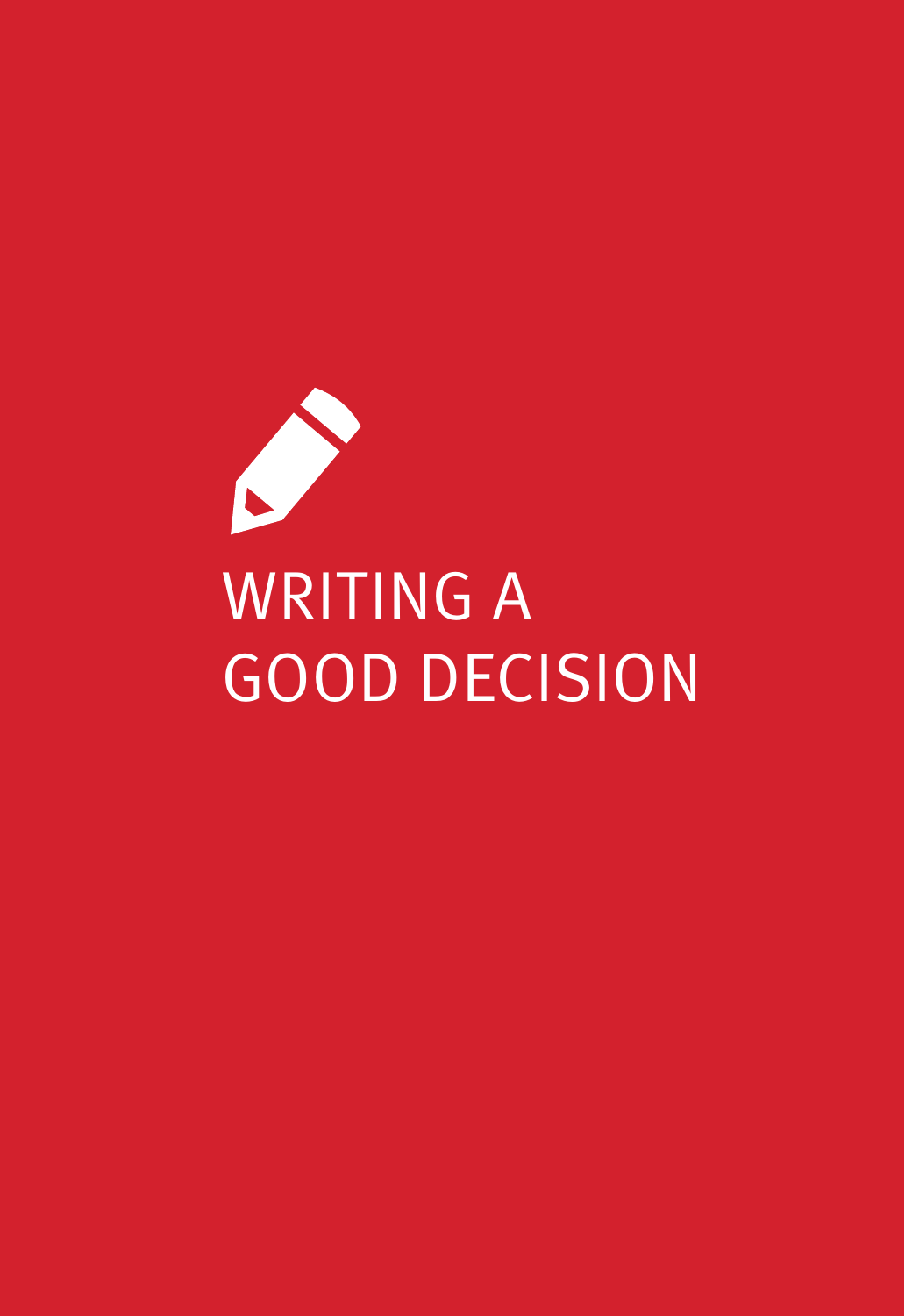

# **Writing A Good Decision**

When writing a decision, the Alberta Ombudsman recommends using the following guide to prepare decisions that reflect administrative fairness, professionalism and accuracy. Your decision should also provide the recipient with a complete and clear account of the decision.

#### **Plain language**

- *- Use plain and understandable language, presented in an organized and clear format.*
- *- Write short sentences.*
- *- Say what you have to say, and no more. This means avoiding flowery or unnecessary language.*
- *- Write with an active, not passive, voice.*
- *- Use simple, everyday words, spell acronyms, and avoid technical terms and jargon.*

#### **Common pitfalls**

As a decision-maker, you can encounter stressful and emotional situations. Still, it's necessary to keep those feelings and emotions out of your decision. Remember, decisions are made based on the application of legal and administrative principles to the facts in a case.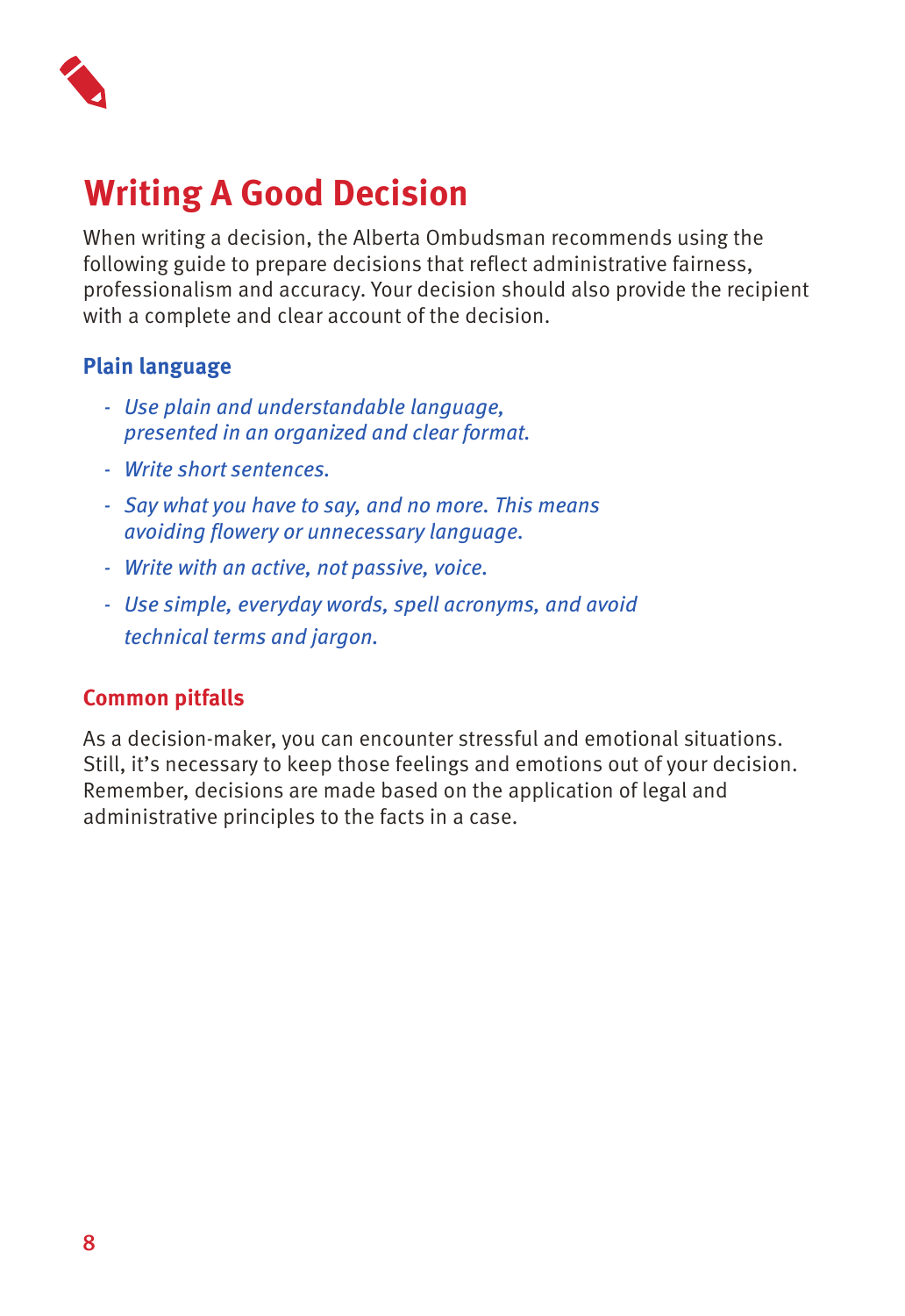

- *- Decisions should avoid relying on irrelevant considerations, emotionally-charged statements and comments.*
- *- Avoid accusatory or demeaning language, and maintain a professional tone. Use proper names and titles, and avoid first-name references.*
- *- Read your letter several times before sending it, and don't be afraid to rewrite it if it doesn't seem clear to you, or if it raises other questions.*
- *- Check your grammar and spelling, and always double-check your facts. Is the legislation titled correctly? Are dates accurate? If possible, ask a co-worker to review your letter. Another pair of eyes can spot mistakes or errors you might have missed.*

Finally, a well-written decision should also draw on the following elements:

#### **Decision-maker**

The name and title of the decision-maker must be clearly identified in the decision document, and the decision-maker should sign his or her name to the document.

If the decision is the result of a panel hearing, it must outline the people in attendance at the hearing, including the chair and panel members, authority representative(s), their witness or lawyer, the appellant, their lawyer or advocate, and any witnesses. Observers should also be identified.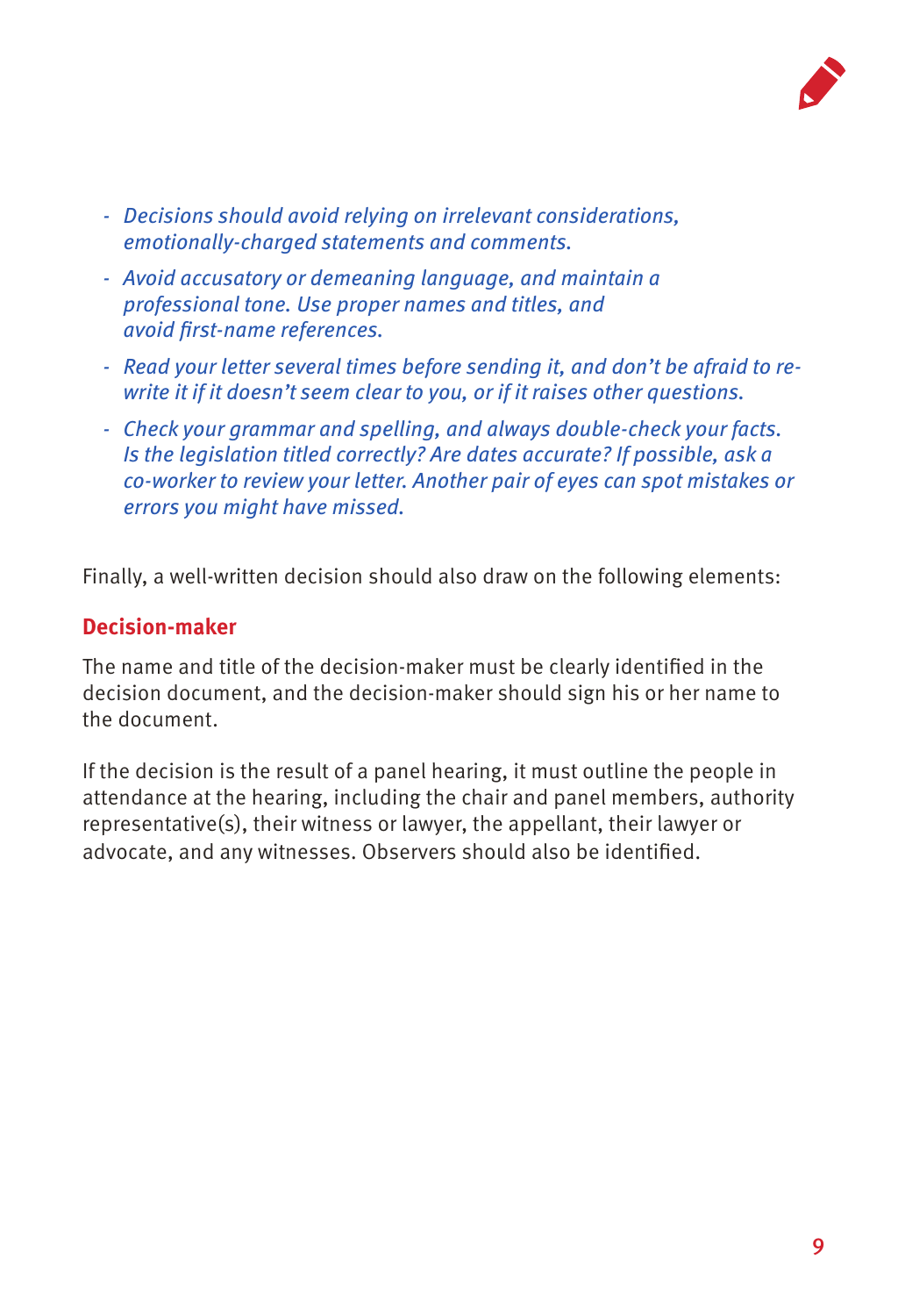

#### **Preliminary Issues (these are more typical in tribunal situations)**

This section of the decision should cover a number of important steps that should have occurred at the hearing, including:

- *- Determining whether there were objections to the members of the panel, or its jurisdiction to hear the appeal;*
- *- Ensuring all parties are provided with the same information; and*
- *- Ensuring all parties have had sufficient time to prepare, and are ready to proceed with the hearing.*

#### **Findings of Fact**

This part of the decision should summarize, in chronological order, the events that occurred and evidence presented. Findings of fact should indicate what the decision being reviewed was based on, and the reasons why the applicant believes the decision is wrong.

Findings of fact must be balanced, and reflect all the important evidence presented. The reader should be able to easily understand why the decision was made, and why the complainant believes a different decision would be more appropriate.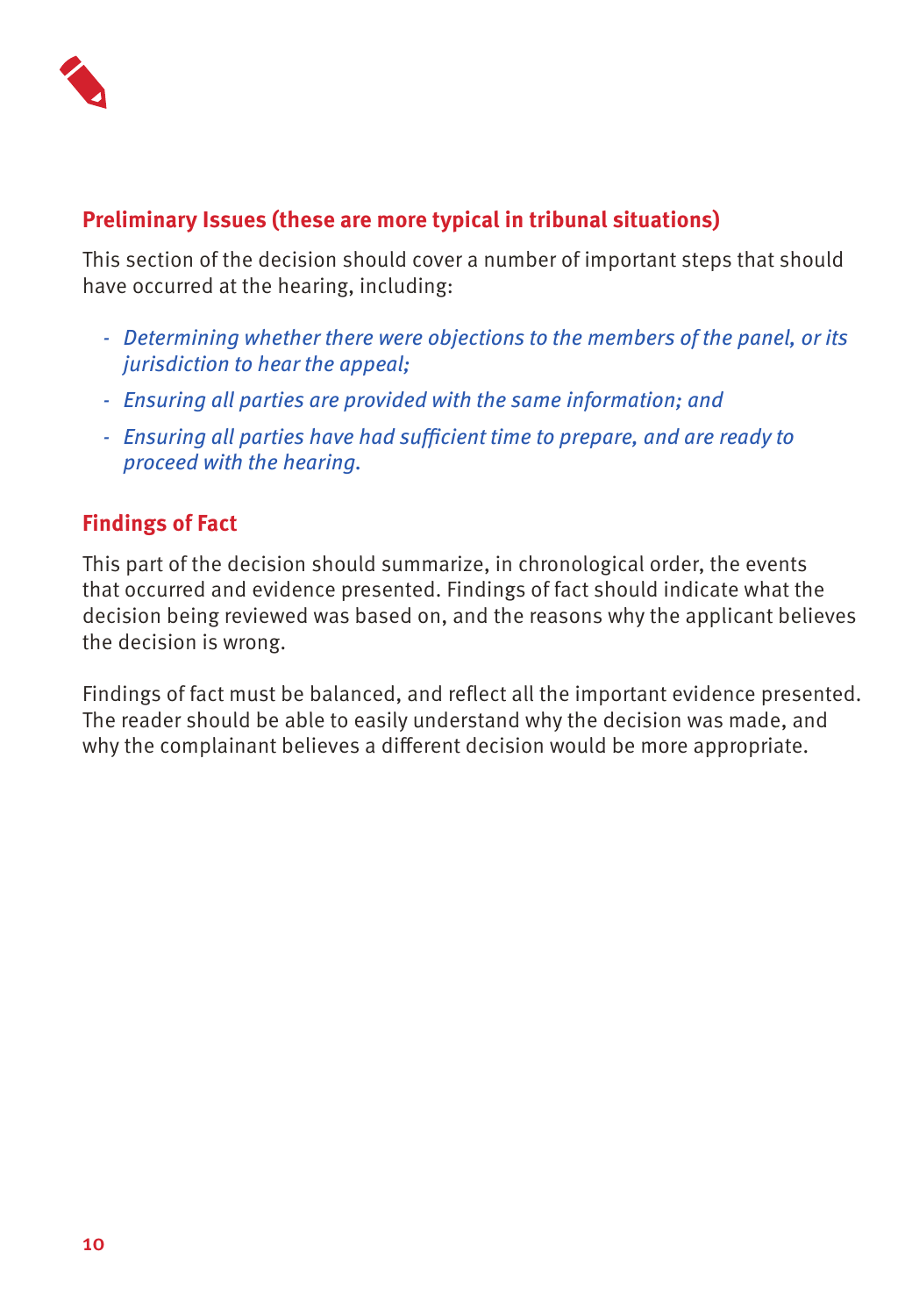

#### **Reasons for Decision**

The most common problem with written decisions is that they do not provide reasons or rationale. Instead, they often reach a broad conclusion without supporting rationale. In situations where there is conflicting evidence, the reasons should identify the decision-maker's rationale for giving one piece of evidence more weight than another. Ask yourself these questions: "Why did the decision-maker accept this piece of evidence over another? Why was a certain piece of evidence more relevant in relation to the specific legislation?"

As Sara Blake, a recognized expert on administrative law, points out, "it is not sufficient to simply outline the evidence and argument and to state a tribunal's conclusion.

"Reasons should state the finding of fact that support the conclusions and identify the evidence on which they are based. The rejection of important items of evidence and findings of credibility should be explained. If an application is dismissed by reason of insufficient evidence, the material deficiencies in the evidence should be identified. If a statute requires the consideration of certain factors, they should be dicussed…However, reasons need not be given on every minor point raised during the proceeding nor must reference be made to every item of evidence."1

*<sup>1</sup> Sara Blake, Administrative Law in Canada, Fourth Edition (2006), pp. 90-91.*